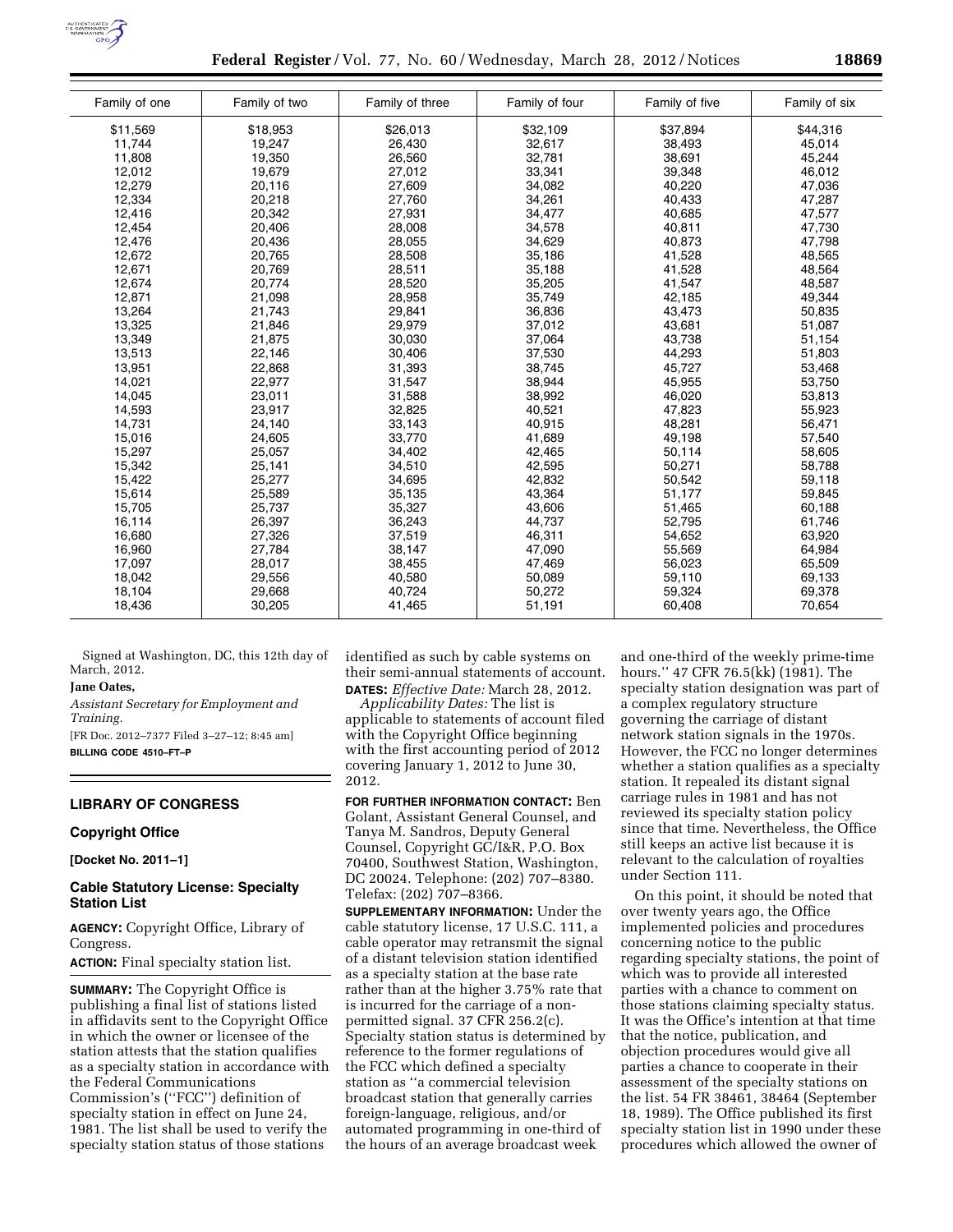the station to file an affidavit with the Office attesting to the fact that the station's programming comports with the 1981 FCC definition, and hence, qualifies it as a specialty station. 55 FR 40021 (October 1, 1990). The Office noted at that time that it would periodically update the list and has done so on several occasions.

Accordingly, on January 28, 2011, the Office again initiated a proceeding to update the list with the publication of a Notice in the **Federal Register** asking the owner, or a valid agent of the owner, to file a sworn affidavit stating that the station's programming satisfies the FCC's former requirements for specialty station status. 76 FR 5213 (January 28, 2011). The Office received affidavits from 63 broadcast stations for which the owner or licensee of the television station had filed the requested affidavit. The Office then published an initial specialty station list in the **Federal Register** on April 22, 2011. 76 FR 22733 (April 22, 2011).

In the aforementioned Notice, the Office stated that any party objecting to any claim to specialty station status must submit comments with the Office stating his or her objections within thirty days of publication of this Notice in the **Federal Register**. The Motion Picture Association of America, Inc. (''MPAA'') made such a filing and objected to the inclusion of certain television stations. MPAA also contended that the Register has the authority to determine whether a particular station is properly identified as a specialty station. In its objection, MPAA referred to the standards set forth in 17 U.S.C. 411(b)(1) regarding the use of a registration certificate for purposes of filing an infringement suit, noting that the certificate of registration would not be valid for this purpose if the application contained inaccurate information which, ''if known would have caused the Register of Copyrights to refuse registration.'' MPAA maintained that the same principle should apply in the case of specialty stations where the Office has accurate information to make a final determination as to whether a particular station should be characterized as a specialty station.

In a subsequent notice, the Office provided an opportunity for the television broadcast stations that had filed affidavits attesting to their specialty station status the opportunity to rebut any objections filed to their identification as a specialty station and clarify their status for the purposes expressed herein. Moreover, the Office sought comment on MPAA's contention that 17 U.S.C. 411(b)(1) provides

authority for, or is relevant to, whether the Office can make a final determination on the classification of a broadcast station as a specialty station. *See* 76 FR 69288 (Nov. 22, 2011). In addition, in keeping with its earlier practices, the Office notified each station directly of the objection to its filing and of the opportunity to file reply comments in support of its affidavit.

Storefront Television, LLC d/b/a Caribbean Broadcasting Network (''Storefront''), the licensee of WPRU– LP, WSJX–LP, and WVXF(TV) responded to the objection of the MPAA to the inclusion of its three stations in the specialty station list compiled by the Office. It commented that the FCC determined that English language programming is foreign language programming in Puerto Rico and English language stations imported into the San Juan market are considered specialty stations. *See Cable Television Co. of Puerto Rico,* 46 FCC 2d 1096 (1974); *Cable TV Puerto Rico,* 68 FCC 2d 609 (1978). It asserted that WPRU–LP and WSJX–LP, as English language stations licensed in Puerto Rico, qualified as specialty stations. With regard to WVXF(TV), Storefront stated that this television station is licensed to the US Virgin Islands, but its English language programming is imported into Puerto Rico. It concluded that this station also qualified as a specialty station under the circumstances. *See*  Storefront Reply to Opposition at 1–2.

Venture Technologies Group, LLC(''VTG'') (licensee of WNYA–CA, KHTV–LP, WNJJ–LD, KEBK–LP, KFIQ– LP, KILA–LP, KMRZ–LP, KRMV–LP, KRPE–LP, KRVD–LP, KSCZ–LP, KSGO– LP, WXOX–LP, KFMP–LP, KDBK–LP, W20CM, W26DB, W34DI, W42CX, W46DQ, W49DK, W52DW, W59EA), Four Seasons Peoria, LLC (licensee of WBQD–LP), World Television of Washington, LLC, and WLFM, LLC (licensee of WLFM–LP) also filed a response to MPAA's objection to the inclusion of several of their stations on the specialty station list compiled by the Office. These four broadcast groups asserted that their listed stations carry automated programming in at least onethird of the hours of an average broadcast week and one third of the weekly prime-time hours. They concluded that all listed stations qualified as specialty stations under the FCC's former rules and the affidavits submitted asserting the status of each station are accurate. They also stated that the fact that a licensed station is temporarily off the air because of technical or other considerations should not prevent that station from being

included on the Specialty Station list as long as the station met the FCC's criteria for a specialty station prior to going silent and will meet the criteria when it returns to the air. *See* VTG *et. al.* Reply to Opposition at 1–3.

No one, however, filed comments responsive to the Office's request regarding the Register's authority to resolve any dispute concerning the identification of a particular station as a specialty station. Nevertheless, the Office has considered MPAA's arguments and rejects its contention that Section 411(b)(1) provides any basis for the Register to make these determinations. Contrary to MPAA's claims, there is no statutory authority under this provision for the Register to make any substantive determinations with regard to specialty station status.

In 2008, Congress passed the Prioritizing Resources and Organization for Intellectual Property Act, Public Law 110–403, which *inter alia* added a new paragraph 411(b) to ensure that no court holds a registration certificate invalid due to what it considers to be a misstatement on an application without first obtaining input from the Register as to whether the application was properly filed. The legislative history states that Congress adopted this amendment ''to prevent intellectual property thieves from exploiting th[e] potential loophole'' that would allow them to argue that ''a mistake in the registration documents, such as checking the wrong box on the registration form, renders a registration invalid and thus forecloses the availability of statutory damages.'' H.Rep. No. 110–617, at 24 (2008).

The language of this provision is solely directed at registration. There are no words, phrases or terms that tie this provision in any way to Section 111, much less specialty stations. Nor does it convey any general authority on the Register to opine on the characterization of a station as a specialty station under a defunct FCC regulation. Rather, Section 411(b) is a narrowly crafted provision that provides a mechanism for the court to seek an opinion from the Register on the consequences of an error on the registration certificate under the Copyright Office's policies and practices.

The Office also rejects MPAA's suggestion that the Office adopt the principles of Section 411(b) to deny specialty station status based on the information provided in the affidavit. Whereas the Office's registration practices and policies provide a basis for the Office to advise the court on the significance of an error on the certificate, the same is not true with respect to the specialty station list. The